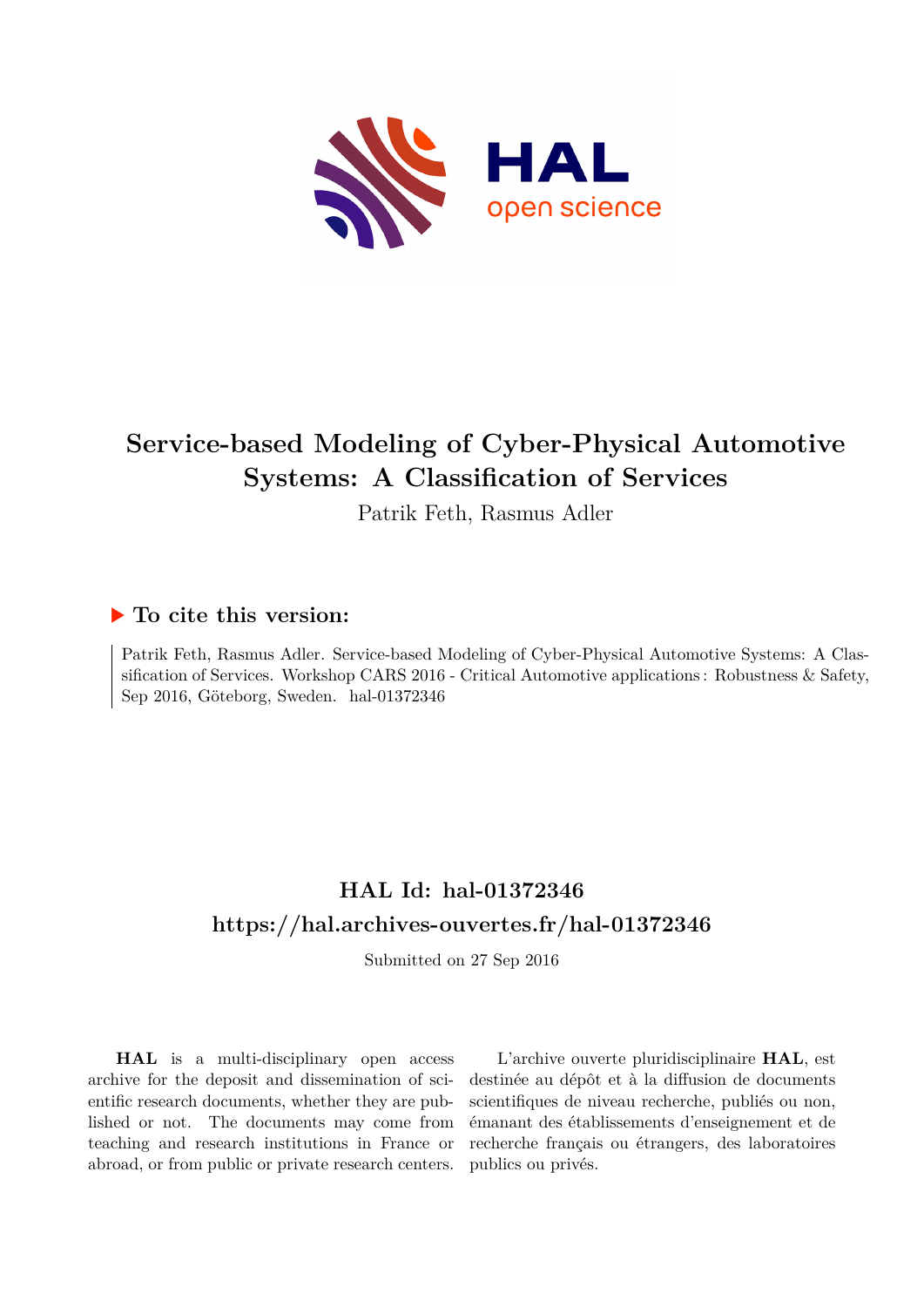# Service-based Modeling of Cyber-Physical Automotive Systems: A Classification of Services

Patrik Feth, Rasmus Adler

Fraunhofer IESE Fraunhofer Platz1 67663 Kaiserslautern, Germany {patrik.feth, rasmus.adler}@iese.fraunhofer.de

*Abstract***— Systems of systems such as Smart Ecosystems, Cyber-Physical Systems, and the Internet of Things support flexible collaborations among heterogeneous participants with open interfaces. To assure safety in all possible collaboration scenarios, we introduced in previous work the ConSerts approach. This approach assumes that system interactions are captured via required and provided services. Considering the interaction between vehicles and infrastructure, this fundamental assumption is problematic as there is no commonly accepted approach for modeling these future Car-to-X scenarios. Existing modeling approaches in the automotive domain consider the realization of the functionality of one vehicle and typically have a functional, dataflow-oriented character. In this paper, we will derive a classification for services in order to contribute to the definition of our required service-based modeling of cyberphysical automotive systems.**

*Keywords—automotive, Car-to-X, ConSerts, cyber-physical systems, safety, services*

#### I. INTRODUCTION

As a result of progress in technology and immense investments by companies and governments, we are currently witnessing the transformation of traditional vehicles into autonomously driving vehicles. The functionality of driving autonomously requires an extensive amount of data to capture current and possible future driving situations. It is not likely that all the necessary information can be gathered by the autonomously driving vehicle itself; rather, different sources of information need to contribute to the vehicle's perception of the environment. Technologies such as the Tactile Internet allow these sources to be potentially distributed across the entire globe. In reality, it will be nearby infrastructure systems, other vehicles, or a remote control center that will communicate with the autonomously driving vehicle. As driving usually implies a change of a vehicle's physical location, these systems will change during runtime. This orchestration of adapting system collaborations motivates the need to not only consider a single vehicle during development but to introduce a new abstraction layer on the Car-to-X level. From an outside, naive view, the functionality of a vehicle has not changed: it is still driving and thus performing a genuinely safety-critical task. Now that there are other systems contributing to this task, this functionality is no longer realized

by the vehicle itself but rather by an automotive cyberphysical system comprising infrastructural devices, other vehicles, and even remote cloud-based systems. This implies that it is no longer sufficient to consider safety on the vehicle level: the analysis needs to be complemented by safety activities on a higher abstraction layer. To this end, we have developed in previous work the ConSerts approach [1]. The ConSerts approach assumes that every system in a system of systems scenario comprises a set of reconfigurable components and that each configuration provides some services by using some required services. ConSerts are "conditional safety certificates" describing what can be guaranteed for a provided service depending on some demands on required services. Considering the static composition of components in a system, ConSerts can be used to complement traditional means for assuring safety such as integration testing. Considering a system of systems scenario and the dynamic interaction of components of different systems, ConSerts enable runtime checks to ensure safe collaboration.

A fundamental prerequisite for applying the ConSerts approach is a service view on the system of systems level. However, relevant standards in the development of automotive systems like  $AUTOSAR<sup>1</sup>$  or ISO 26262 [2] do not consider the Car-to-X level and no guidance can be found to derive such a view. In the context of the EMC² project, an extensive state-of-the-art analysis of service-oriented architectures for embedded systems has been conducted [3]. The analysis concludes that a trend towards such architectures can be found but an accepted approach in the automotive context is not presented in the report. In order to support the definition of our required service-view on the Car-to-X level, we will classify services that are relevant for the automotive domain.

The remainder of the paper is structured as follows: Section 2 illustrates our understanding of a service view, refining a general service definition as given in [4] by means of an example, introduces ConSerts-related terms, and motivates a classification of services. Section 3 presents our proposal for a classification of automotive services. Section 4 concludes the paper and suggests future research directions.

1

<sup>&</sup>lt;sup>1</sup> AUTomotive Open System Architecture: www.autosar.org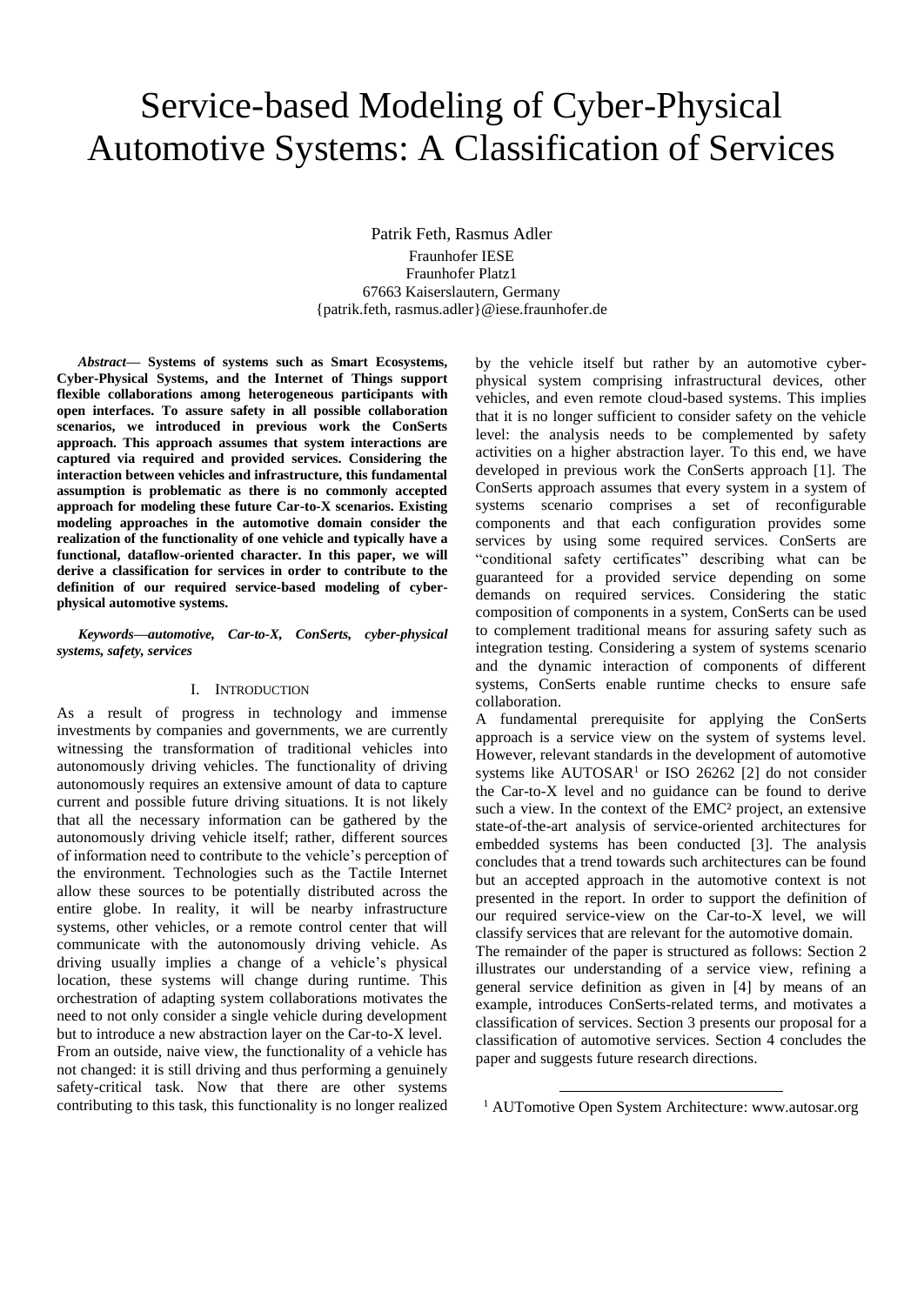#### II. EXAMPLE

The following example introduces the ConSerts-related vocabulary in *italic* letters and illustrates the challenge of defining a service view. The example is derived from a case study we are conducting in the context of the European Truck Platooning Challenge<sup>2</sup>. In this challenge, two trucks shall drive semi-automatically in a convoy in order to maximize the use of the slipstream. The leader truck is controlled normally by a driver. The follower truck is controlled automatically, as the long reaction time of humans requires a large safe distance to the leader tuck. While driving at the desired short distance, safety needs to be guaranteed by the components that realize the automation. Depending on the implementation of the platoon driving, these components might be scattered over the different trucks. For instance, the component that determines the safe distance might be deployed on the follower truck and receive speed information about the leader truck from a component in the leader truck. Under this assumption, there is a safety dependency between the two trucks: the follower truck needs to obtain the speed values at a sufficiently high level of quality to safely control its own acceleration with respect to the safe distance.



Fig. 1. Service view of the platoon driving system

1

Figure 1 illustrates this and other assumptions in a service view. We do not claim here to have derived a perfect service view for platoon driving. The example is only intended to clarify the terminology used. The user of the platoon driving system on the follower truck is *provided* with the *application service* Platoon Driving. To realize this service, a set of *basic services* are required. For this example and throughout the remainder of the paper, we assume that these services are provided by non-reconfigurable components as this simplification does not affect our intended service classification.

As shown in figure 1, we assume that the *application service* Platoon Driving is provided by a component "Platoon Drive Planning", which uses three basic services. The first is the service "Determine Safe Distance", which defines which distance is currently necessary to ensure safety. The second is the service "Determine Acceleration to Reach Safe Distance", which delivers an acceleration plan for achieving a certain safe distance. The third service is the "Set Follower Truck Acceleration", which controls the acceleration of the follower with respect to a certain plan. The service "Determine Safe Distance" is provided by a component "Safe Distance Planning", which requires two services from the component "Leader Truck Status Perception". One delivers the current braking capability of the leader truck and the other delivers the current speed of the leader truck. This component is located in the leader truck, whereas the component Safe Distance Determination is located in the follower truck. Thus both components require a service "WiFi Comm", which enables communication between the trucks.

Based on such a service view, we could define ConSerts for each component in order to perform runtime checks that assure safe collaboration between the components of different trucks. The ConSerts formalize the relation between *guarantees* for provided services and *demands* on required services. Guarantees and demands have a *safety property type* and an *integrity level.* Safety property types define "what" is assured in the form of a certain service failure mode, such as "too low" for the service "Determine Safe Distance". The integrity level defines "how much" it is assured and complies with the commonly used concept in safety standards like ISO 26262 [2] in order to capture the level of confidence. An additional concept in the ConSert approach are *runtime evidences* for assuring some context assumptions made during the definition of ConSerts but which are not related to a single required service (e.g., the independence of services with respect to common cause failures). The modeling of ConSerts is formal enough to perform automated analyses that check if all demands and guarantees are fulfilled. Depending on the concrete composition scenario, these analyses are performed at development time, at the point in time when components start collaborating at runtime, or permanently during the runtime collaboration.

However, for modeling and analyzing ConSerts we require a service view answering the question which basic services contribute to an application service and in which way. So far, we have not found any sophisticated modeling method, but we have been able to identify different types of basic services. As different types of services have specific failure modes, a classification of services enables us to introduce failure mode classification and corresponding guidelines for deriving safety properties. In the following, we will thus discuss the different types of services a service modeling approach for Car-to-X communication should have.

#### III. DISCUSSION

Car-to-X communication (also known as Vehicle-to-Vehicle and Vehicle-to-Infrastructure communication) refers to the exchange of information between traffic participants and the infrastructure to offer application services to the driver. Considering the basic services that support such application

<sup>2</sup> https://www.eutruckplatooning.com/default.aspx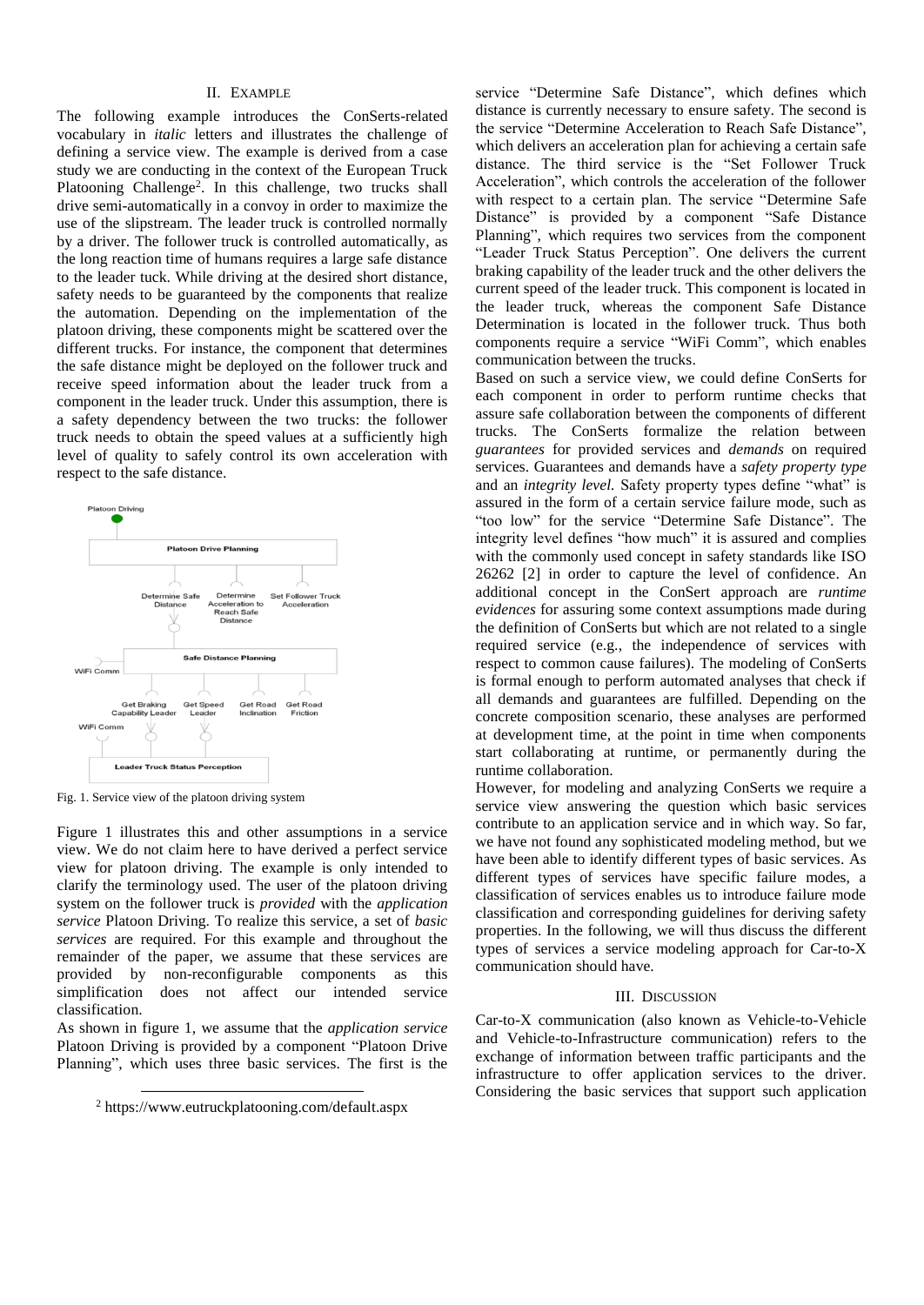services, we initially distinguish between *communication infrastructure services* and *information exchange services*. C*ommunication infrastructure services* are services that enable the exchange of information, e.g., our WiFi service in the example. *Information exchange services* are services that use *communication infrastructure services* to provide different kinds of information.

In order to refine the class of *information exchange services* and introduce related subclasses, we consider how information is generated and processed in a vehicle. As shown in figure 2, the initial information is generated by sensors. Afterwards, this information is evaluated in a perception layer in order to create information about the current environmental state. This information is then used to plan the behavior of the vehicle. The information generated during the planning is then broken down into information that can be processed by the actuators.



Fig. 2.: Classification of services

Vehicle-to-vehicle communication enables vehicles to exchange the information they generate in the different layers. The most common scenario is obviously that one vehicle offers some of its perception information to other vehicles. This is the case, for instance, in our Platooning example, as the leader truck shares its vehicle speed with the follower truck. However, a vehicle might also share information from other layers. For the agriculture domain, it makes sense, for instance, for the implement to control the acceleration of a tractor. In this scenario, the implement delivers the intended acceleration to the tractor and the tractor breaks this information down into information for its engine. Theoretically, it can even happen that vehicles share information from the lowest layers. However, we can think of no use case where one vehicle would evaluate the raw sensor data of another vehicle or where one vehicle would directly control the raw data of another vehicle. For this reason, we see three types of information that might be exchanged: perception information, planning information, and arbitration information. According to these three classes of information, we divide the class of *information exchange services* into three sub-classes: *perception services, planning services,* and *arbitration services*.

In the following, we will discuss these classes in more detail.

#### *A. Application services and basic services*

The existing ConSerts methodology already differentiates between application services and basic services. Application services are a natural starting point for a first hazard and risk analysis as they describe what is delivered to humans and thus state the overall goal of collaboration. A hazard and risk analysis should analyze which failures and risks are inherently related to this goal and under which conditions the provision of the service is safe. These safety conditions should be captured by the guarantees of the application service. Following the ConSerts approach, each of these guarantees is to be broken down into some demands on basic services that realize the application service.

Considering the application service Platoon Driving, the goal is, for instance, to drive as closely as possible in order to save fuel. A related service failure is to drive too closely as this might cause a collision. The Platoon Driving service should thus guarantee that no collision will occur. Considering the service view in figure 1, this guarantee has to be broken down into the three required services of the component "Platoon Driving Follower Truck".

#### *B. Planning services*

Planning services are the basic services that are mostly related to application services. They determine behavior that is needed in order to realize application services. Considering the Platooning example, the services "Determine Safe Distance" and "Determine Acceleration to Reach Safe Distance" are such planning services.

Planning services require perception services that provide them with the necessary (environmental) information in order to plan the behavior and some arbitration services that realize their planned behavior.

The complexity of planning services is increasing all the time, as application services replace more and more very complex human tasks and the requirements on the performance of the tasks often become higher. The Platoon Driving service, for example, has performance requirements that cannot be fulfilled by a human driver. This increasing complexity leads to a discussion about the "safety of the intended functionality", as currently emerging in the creation of a new version of the ISO 26262 standard. To define a safe specification of a decision-making algorithm that should take full responsibility in almost every possible situation is definitely a task that requires special attention.

#### *C. Perception services*

Perception services provide planning services with the information they need. As this information is typically on a higher abstraction level than what is actually measured by sensors, components providing perception services generally require other perception services. Due to the increasing complexity of planning services, more and more information is required that can hardly be determined by one vehicle. Thus, future automotive vehicles will require perception services provided by other vehicles or by some external infrastructure. Interpretation of sensor data should be performed by the system that has most of the context knowledge. Only in a limited number of cases will this be the vehicle under consideration. For some information, multiple sources might be available at a certain point in time. In such a case, the vehicle has to select one of many available